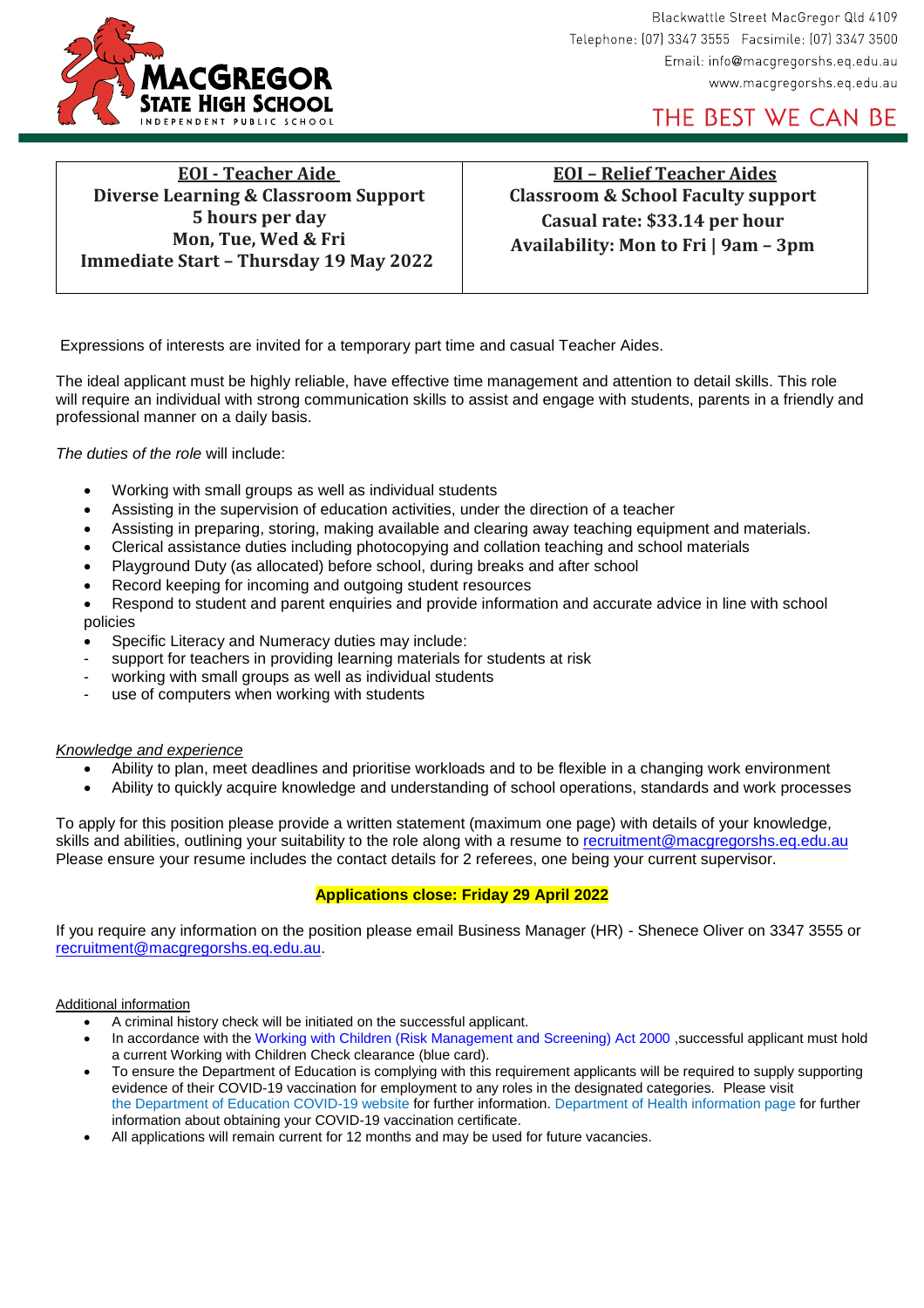

| <b>Teacher Aide (Generic)</b> | Job Ad Reference       |                                                                                                                     |                                                                          |          |
|-------------------------------|------------------------|---------------------------------------------------------------------------------------------------------------------|--------------------------------------------------------------------------|----------|
|                               | Job Evaluation No.     | 19656                                                                                                               | TRIM No.                                                                 | 16/33692 |
|                               | Work Unit              | <b>State Schools/State High Schools or Other</b><br><b>Educational Institution</b><br><b>State Schools Division</b> |                                                                          |          |
|                               | Location               | <b>MacGregor State High School</b>                                                                                  |                                                                          |          |
|                               | Classification         | <b>TAOO2 General Employees (QId Government</b><br>Departments) and Other Employees Award - State<br>2015            |                                                                          |          |
|                               | Job Type               | <b>Temporary &amp; Casual</b>                                                                                       |                                                                          |          |
|                               | Salary Range           | \$53431 - \$57240 per annum (TAOO2)                                                                                 |                                                                          |          |
|                               |                        |                                                                                                                     | Plus superannuation contributions of up to 12.75% of your annual salary. |          |
|                               | <b>Contact Officer</b> | <b>Shenece Oliver</b>                                                                                               |                                                                          |          |
|                               | Contact Telephone      | 3347 3555                                                                                                           |                                                                          |          |
|                               | Closing Date           | <b>Friday 29 April 2022</b>                                                                                         |                                                                          |          |

## **Your employer**

The Department of Education (DoE) is committed to ensuring Queenslanders have the education and skills they need to contribute to the economic and social development of Queensland. The department delivers world class education services for people at every stage of their personal and professional development. We are also committed to ensuring our education systems are aligned to the state's employment, skills and economic priorities. DoE is a diverse organisation with the largest workforce in the state. We are committed to teaching and learning environments that have at their centre child/student and staff health and safety. We provide services through the following service delivery areas:

- State Schools Division delivers high quality education to more than 70 percent of all Queensland school students at prep, primary and secondary levels.
- Policy, Performance and Planning Division takes a strategic approach to driving the business of the portfolio, across, schooling, early childhood, education and care and Indigenous education policy. The division engages in policy development and intergovernmental relations, legislation, governance and planning, and monitors and reviews the department's performance framework.
- The Early Childhood and Community Engagement Division is responsible for the strategic management and implementation of early childhood reforms, coordination of early childhood education and care programs, approval and regulation of services, supporting assessment and ratings and the quality improvement for all early childhood development and education services in Queensland. The Division is also responsible for the department's community engagement and communication priorities with a specific focus on working with stakeholder to meet government goals, commitments and targets.
- Corporate Services Division consists of Information and Technologies Branch, Finance Branch, Procurement Services Branch and Infrastructure Services Branch which work together to ensure that the department achieves sustainable investment, better utilisation of assets and resources, increased organisational productivity and accountability from its investment for both business and education outcomes.
- The People and Executive Services Division consists of Human Resources Branch, Strategic Communications and Engagement Branch and Legal Services.
- The Office of Industrial Relations (OIR) contributes to the Government's strategic objectives in the areas of workplace health and safety, electrical safety, workers' compensation, industrial relations and labour hire regulation and seeks to improve performance in these areas through regulatory and policy frameworks and the provision of evidenced-based services and advice.

State Schools Division is responsible for ensuring Queensland state school students are engaged in learning, achieving and successfully transitioning to further education, training and work.

State Schools Division develops the strategic direction for state schools, supported by operational policies and ensuring their implementation in regions and schools.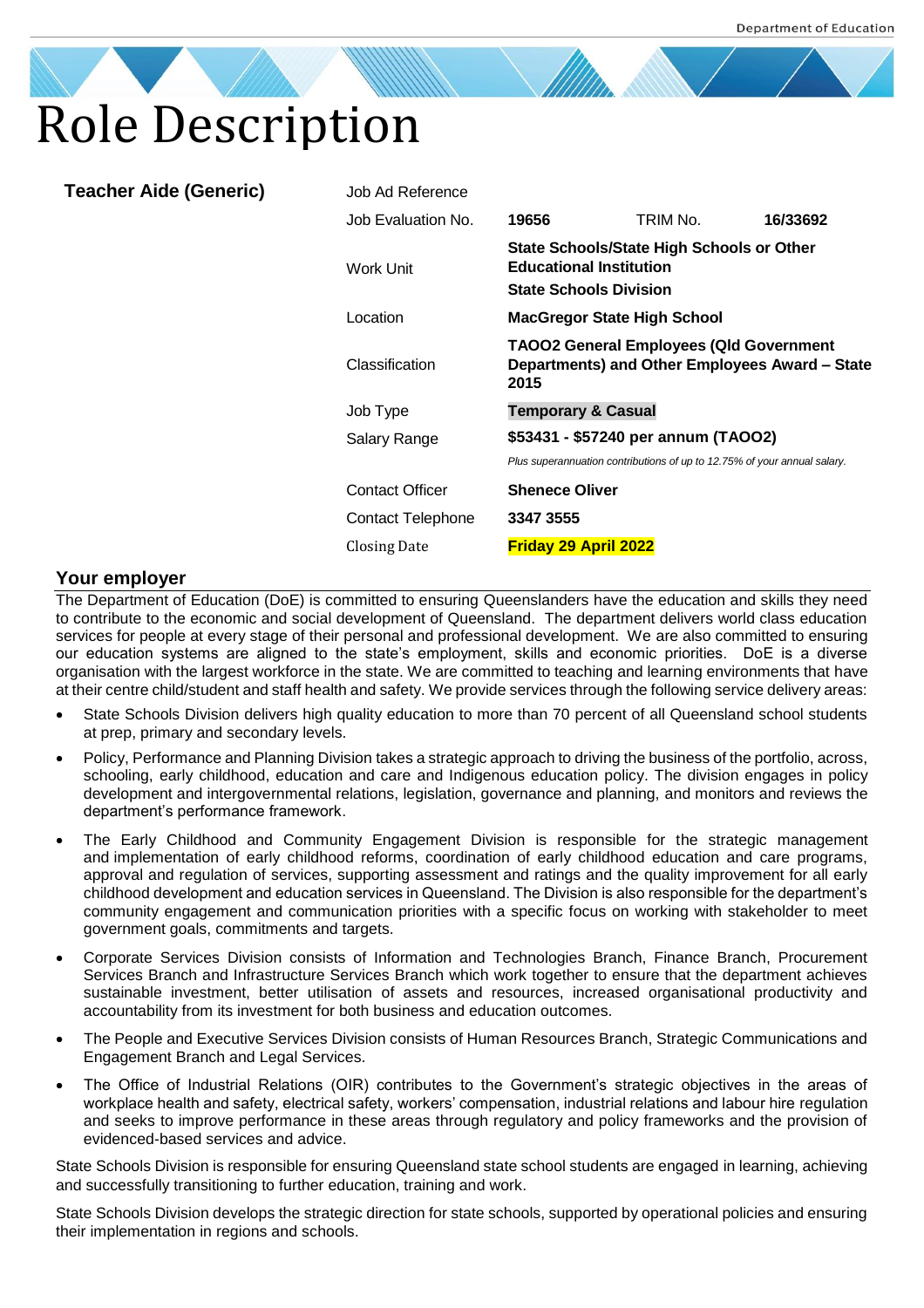Schools are the focus of expertise in learning. They perform a vital role in providing opportunities to students to acquire knowledge and understanding, pursue special interests, strive to achieve excellence and develop social and vocational skills. Their core business is providing a learning program for students to achieve system wide and school-based learning outcomes. Schools also aim to facilitate and support participation among parents, students, administrators, teachers and others in the school community and between the school and departmental support structures.

For more information about the department, please visit our website at **WWW.qed.qld.gov.au** 

# **Your opportunity**

As the Teacher Aide you will contribute to the provision of a quality educational service by assisting and supporting teachers with the preparation and enhancement of learning materials and associated activities.

The Teacher Aide reports to the Principal or nominated delegate as appropriate. The reporting relationship to teachers may be changed by the Principal on a regular basis to fulfil specific needs within the school. When supporting students with specific health procedures, a Teacher Aide will be under the direct or indirect supervision of a registered nurse or medical practitioner

## **Your role**

As the Teacher Aide you will have responsibility for the following:

- Assisting teachers and students with sporting activities and with school excursions.
- Assisting with the management and stocktaking of equipment and resources.
- Communicating effectively and displaying high level of interpersonal skills to function as an effective team member.
- Maintaining anecdotal records on students for use in reviewing student's development.
- Displaying respect and empathy for students with high level needs.
- Displaying confidentiality, tact, reliability and sensitively to students and their families.
- The compiling and supervising of class rolls.
- Clerical assistance duties including typing teachers' notes and work programs, duplicating and photocopying teaching materials, checking bus lists, collation and duplication of exam papers,
- recording of examination results, compiling students results records, assisting in organising off site activities etc.
- Assisting in the supervision of education activities, under the direction of a teacher.
- Assisting in preparing, storing, making available and clearing away teaching equipment and materials.
- Assisting teaching staff with playground and bus supervision.
- Collecting money from students for various school activities as required.
- Contributing to the welfare, health and safety of students including the delivery of first aid. Where the teacher aide is required to administer first aid, the teacher aide would be required to be formally trained in the administration of first aid, and keep such qualifications current. All costs associated with obtaining and maintaining qualifications would be met from school funds.
- Assist students with special needs, this may in certain circumstances extend to moving disabled pupils, assisting with positioning, assisting with meals, toileting and dressing of pupils unable to care for themselves. Suitable training is essential.
- Listening to students' reading.
- Reading aloud and storytelling.
- Assisting with science demonstrations, textile and cooking classes; e.g. collation of food lists, purchasing, preparation and storage of materials.
- Laundering linens.
- Care of equipment.
- Assisting students to find reference materials.
- Specific Literacy and Numeracy duties may include:
	- $\circ$  support for teachers in providing learning materials for students at risk
	- o working with small groups as well as individual students
	- o use of computers when working with students.

## **How you will be assessed**

Within the context of the role described above, the ideal applicant will be someone who has the following key capabilities:

**1. Supports strategic direction**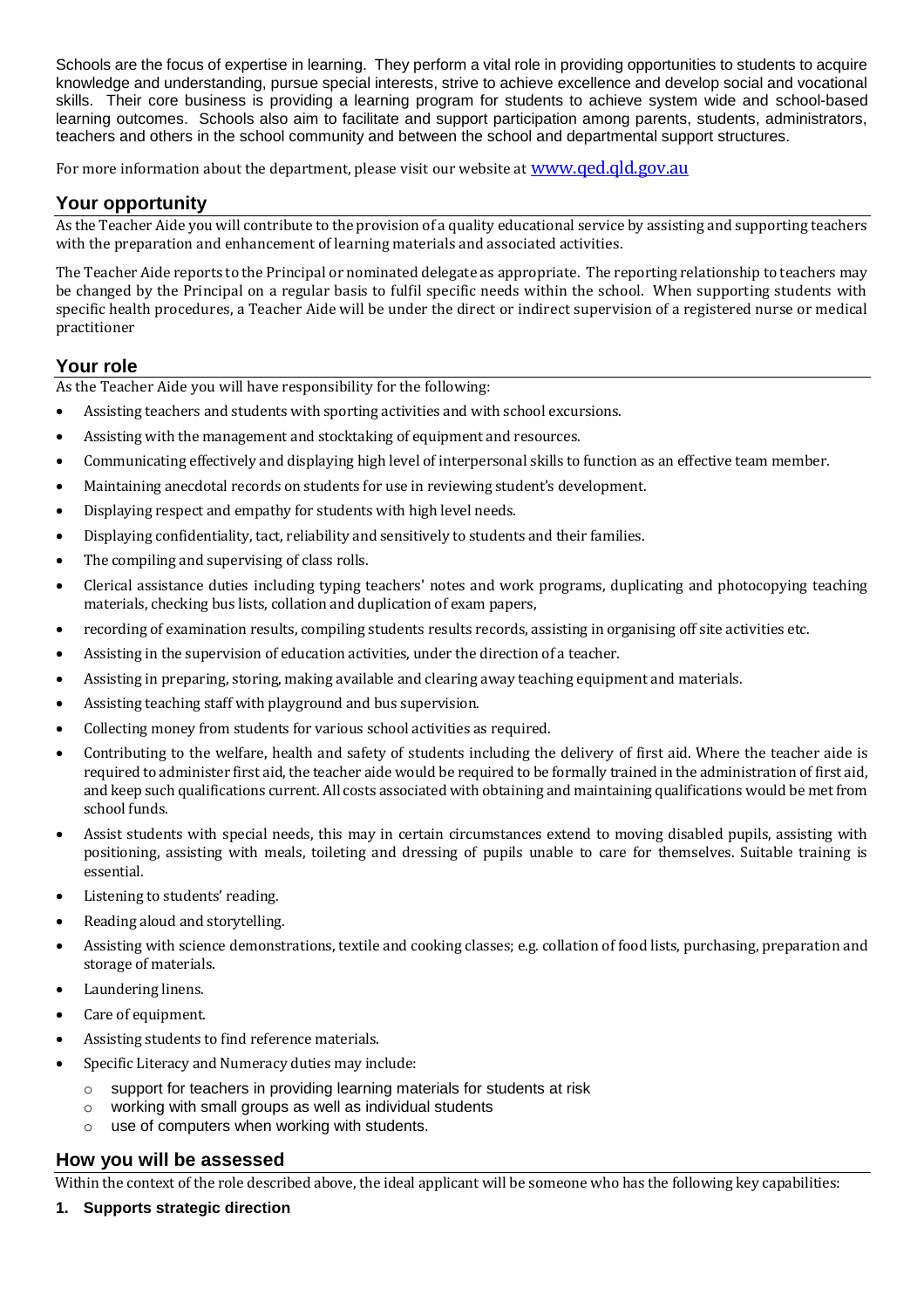Knowledge of or ability to learn quickly about classroom activities and procedures, use and maintenance of resources and school policies.

## **2. Achieves results**

Willingness to undertake specific training to enhance student support as necessary.

### **3. Supports productive working relationships**

Basic understanding of occupational health and safety, equal employment opportunity and anti-discriminatory practices and behaviour as applied in a work environment.

#### **4. Displays personal drive and integrity**

Knowledge, skills and ability to work as a teacher aide in a responsible way.

#### **5. Communicates with influence**

Demonstrated sound personal qualities of tact, reliability and an ability to work with others both individually and as a member of a team.

## **Additional information**

- The duration of this position will be dependent on work demands, the availability of ongoing funding, and model allocated resources.
- In accordance with the *[Working with Children \(Risk Management and Screening\) Act 2000](https://www.legislation.qld.gov.au/view/pdf/asmade/act-2019-018) ,* a person is prohibited from working in regulated child-related employment unless the person holds a current Working with Children Check clearance (blue card) issued by Blue Card Services: [www.bluecard.qld.gov.au/](http://www.bluecard.qld.gov.au/)
- Where schools require the person performing these duties, to possess a Senior First Aide Certificate and the recommended applicant does not currently hold this certification, the school will fund the cost of obtaining the certificate and subsequent updates.
- TAOO2 Teacher Aide permanent positions are eligible to progress to classification TAOO3 by fulfilling eligibility criteria. Refer to the TAOO3 Teacher Aide (Generic) role description for eligibility criteria.
- A criminal history check will be initiated on the successful applicant.
- A serious discipline history check may be initiated on the successful applicant.
- A non-smoking policy applies in Queensland government buildings, offices and motor vehicles.
- If the successful applicant has been engaged as a lobbyist, a statement of their employment is required.
- You may be required to complete a period of probation in accordance with the *Public Service Act 2008*.
- Staff are required to actively participate in consultation and communication with supervisors and management regarding health, safety and wellbeing issues and comply with all provisions of the relevant workplace health and safety legislation and related health, safety and wellbeing responsibilities and procedures developed by the department.
- You will work for an organisation that values its people and promotes leadership and innovation. We respect professionalism, embrace diversity and encourage a balance between work and life commitments.
- Departmental employees are required to acknowledge they understand their obligations under the Queensland Government *Code of Conduct* and the department's *Standard of Practice* and agree to align their professional conduct to these obligations.
- The department is committed to respecting protecting and promoting human rights. Under the Human Rights Act 2019 (Qld), the department has an obligation to act and make decisions in a way that is compatible with human rights and when making a decision, to give proper consideration to human rights. When making a decision about recruitment and selection, decision-makers must comply with that obligation. Further information about the Human Rights Act 2019 is available at https://www.ghrc.gld.gov.au/your-rights/human-rights-law <https://www.forgov.qld.gov.au/humanrights>
- All roles in the department are responsible for creating, collecting, maintaining, using, disclosing, duplicating and disposing of information, as well as managing and using communication devices (for example email, internet and telephone) and public resources (for example computers and network resources). Staff must undertake these tasks in accordance with the department's information management policies and procedures (for example recordkeeping, privacy, security and email usage).
- You will be actively supported as an individual and will have access to a range of flexible work options, an employee assistance program and learning and development opportunities.
- All role descriptions and recruitment and selection processes are required to be aligned with the Queensland Government Capability and Leadership Framework (CLF). For more information about the CLF, visit [www.psc.qld.gov.au](http://www.psc.qld.gov.au/)